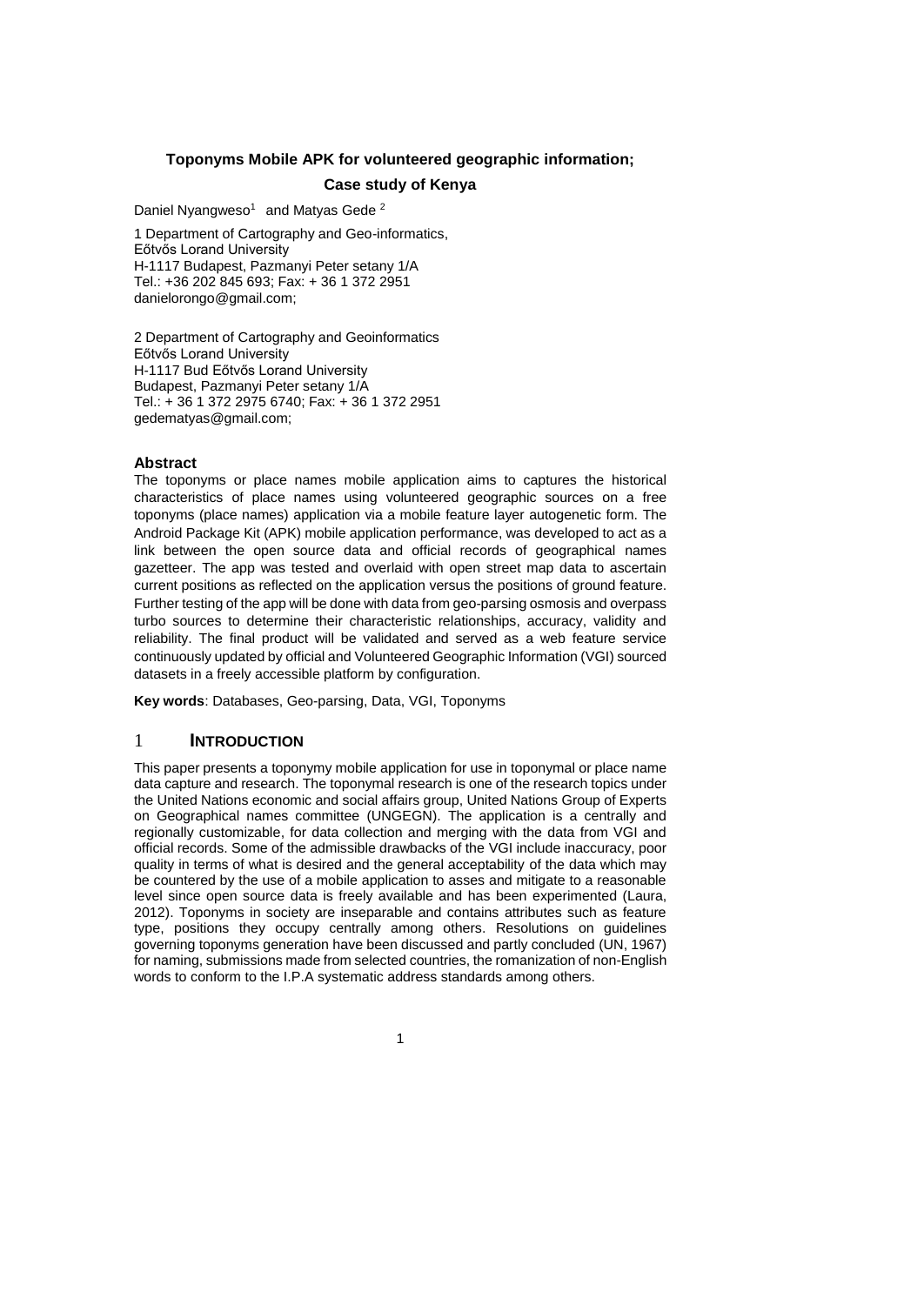Currently there are standards for new technologies in geospatial data extraction and management developed by United Nations (UNGEGN, 2006) and the requirements in the technical reference manual (UNGEGN, 2007) (though trivial to implement on scope fully in most countries), tailored for geographical names when sorting data from VGI sources. The issue of transcription and translation across different dialects of the multilingual ethnic tribes is a challenge. Sometimes there is use of translators and local elders to check the names on the Swahili orthography used on the names from volunteers who sometimes are in some cases anonymous; where name variant (allonym) are used, creating complications. Also there is partial reduction of ambiguous names even if done un-intentionally which causes misinterpretation which is the correct name.

#### **1.1 OBJECTIVES AND AREA OF STUDY**

The objective of the paper is to develop and deploy a toponyms (place-names) mobile application to collect and receive data to be used to update place names based on VGI crowd sources. This forms part of the main ongoing research of characterizing lineage of geographical names attributes using geo-parsed volunteered information and combine with public or official Government records after verification for digital gazetteer service deployment. The area of study is Kenya's boundary.

## 2 **LITERATURE REVIEW**

There exists various mobile based mapping application such as MapIt and GeoODK. MapIt is not customizable to use for toponyms data collection unless until it is re-scripted and paid for as it is not open source. GeoODK(http://geoodk.com) is an open source mapping application whose storage is on google-drive and needs some customization to create feature service which is not supported. Also, it does not have a ready to use, feature form, unless pre-created. The proposed toponyms mobile application is a hybrid application with a single feature service. There is need to give names with description and locating the areas of interest precisely through the use of apps coordinates, VGI names from OSM to manage updates streaming daily and geo-parsing to check and derive names for regular updating and validation in the official server database (Pinde F, 2011) for changes on names (renaming) due to politics or developments gives the process an edge on the current practice. Open Data for Resilience Initiative paper (OpenDRI), (GFDRR, 2018) discusses the considerations in the use of VGI. However it does not consider Geographical names (GN) as a dataset collected by VGI. Some governments are moving from official standardized data collection methods to VGI (Hogerwerf, 2017), for example the FINTAN place names project) (UnitedKingdom, Ordinance Survey, 2012) which relied on existing gazetteer and place names.The apps data collected is merged and is used to validate the geo-tagged and geo-parsed open street map data obtained using open source tools such as Osmosis (OSM, 2018). Also, bigger files can be extracted using osmo2pgsql and Weka 3 (Eibe Frank, 2016).

#### **2.1 MATERIALS AND SOFTWARE**

The development of the toponyms or place names mobile application was developed using Android studio IDE, Java scripting interface and Esri runtime SDK which were tested in smart phone. The SDK enables the building and deployment of the toponyms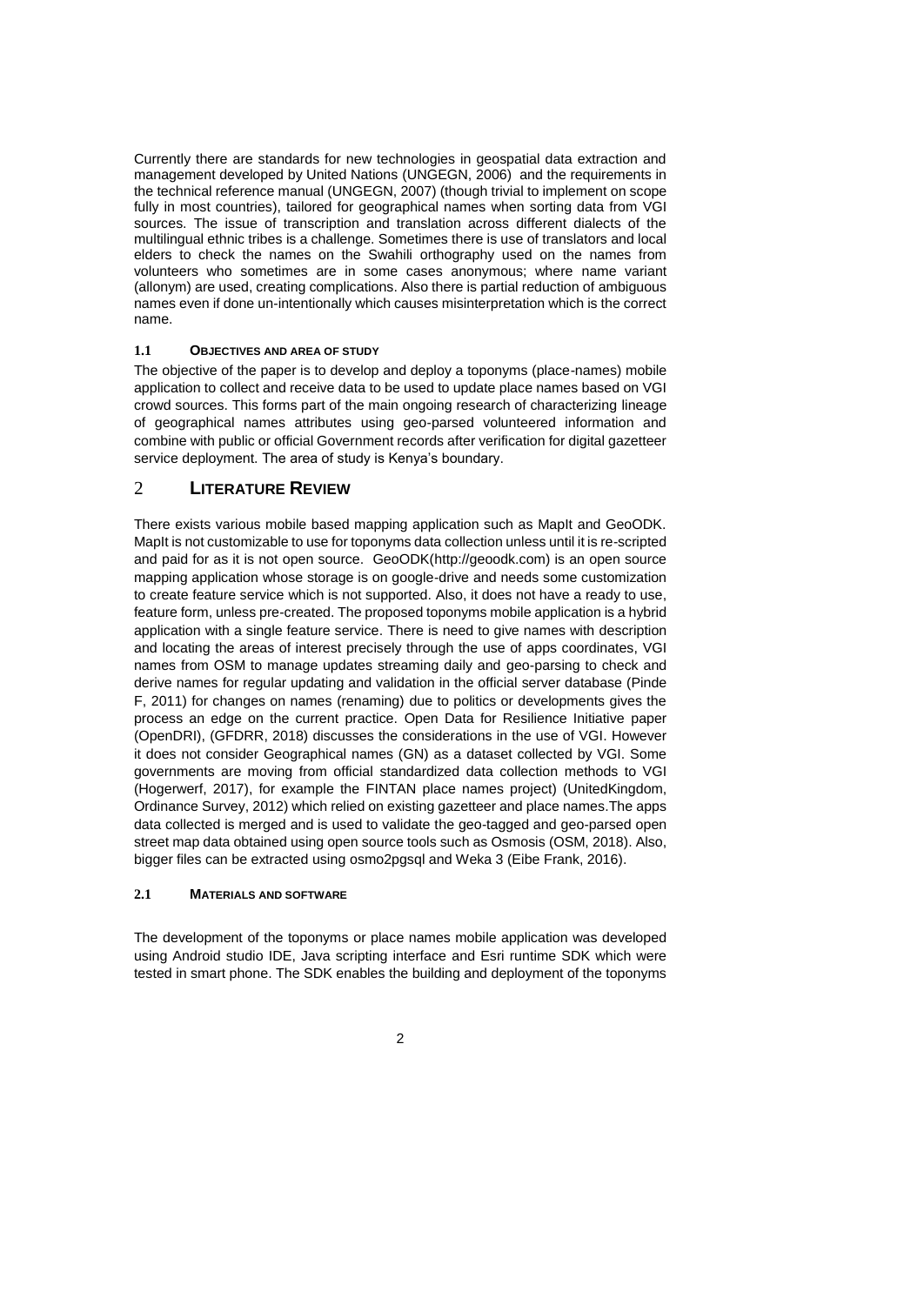under lite license level. The updates are to be streamed via FOSS tool; osmosis or manually configured by use of turbo-overpass query wizard. The data collected may include the layers masked by a polygon boundary for the area of interest, Kenya.



Figure 1: Prototype data capture workflow **Figure 2a: On Launch welcome Page** 

Figure 1 shows toponyms data capture, update workflow from multiple users who have the app installed. The dotted lines show where customization is to be applied. On launch of the app, one navigates to collect data page where the user is prompted to fill a collect data form. Figure 2a is a welcome page showing current customized location of the user.

## **2.2 DATA COLLECTION AND DATABASE LINKAGES**

In the user's level view, the data is captured and stored on the mobile device, in the cloud storage and also in the country's server-connected storage. This works only after customization and synchronization of the data with the hosting devices.

# 3 **METHODOLOGY OF ANDROID IDE DATA CAPTURE APK DEVELOPMENT, DEPLOYMENT AND CUSTOMIZATION**

Concurrently the data captured is stored in database with a file name; data in a mobile device automatically. The local data on the device is then linked to a customized local server owned by a country's mapping agency responsible for mapping. Updating of the server is done by synchronizing each specific country's local database to devises for receiving data at country level and also at the crowd server hosting the application in the global level and it is the default database when it is not customized.

On launch of the Toponyms mobile APK, it gives one the option to navigate through the app features. The collect data form is used to collect names from various users of the app throughout Kenya and anywhere in the world and update regionally configured country databases as well as the national default server with both official records and VGI community data of open street map(OSM). Data mined from OSM website is then merged from the mobile app and integrated after validation to update official records.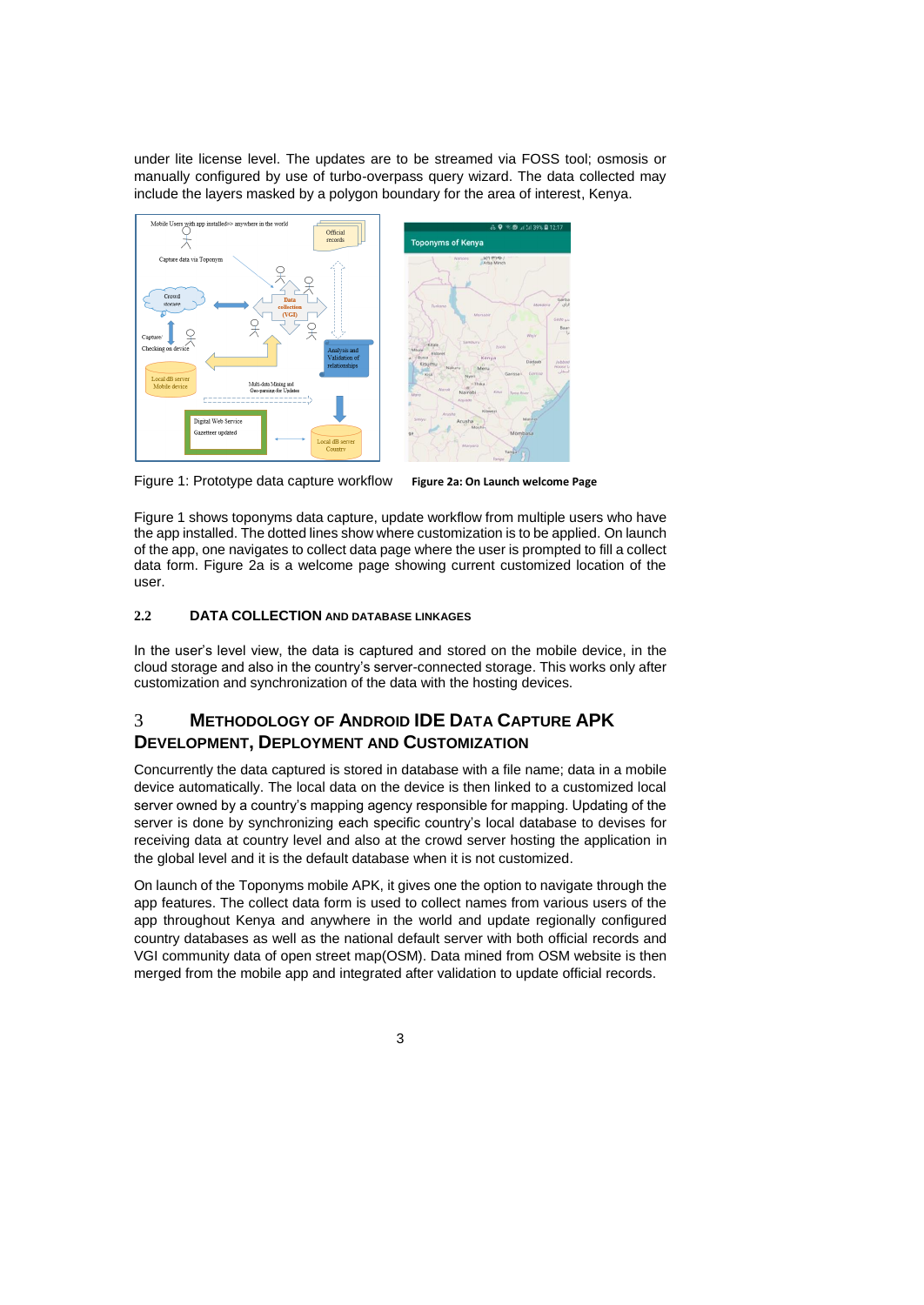# 4 **PROTOTYPE APK FOR TOPONYMS COLLECTION**

A sample Toponymy mobile application was developed by coding using java scripting in Android IDE and sample data collected using the APK feature layer attributes of the mobile application collect data form. The data will be used to check the data from the VGI sources obtained through Osmosis from the pen street map website through terminal connection. After validation of the data, the data will be published in a digital gazetteer service for visualization.

#### **4.1 Toponym mobile APK**

Toponym application was developed under a GNU or General Public License software developed from Googles Android studio IDE desktop application. It is a free and open source tool for toponyms or place names data collection and management through validation of volunteered geographic information from crowd sources.



**Figure 2b: Current location Figure 2c: Collect Data Page**

Figure 2a is a welcome page showing current location or customized map of the user 2b indicates the location coordinates of the user of the app while figure 2c shows the collect data page where the user is tasked to fill the form appropriately including taking a picture of the feature. Its functionalities can be extended and customized to suit user needs for various mapping organization interested on geographical names collection and data updates management.

#### **4.1 Data capture**

On each mobile user app interface, the filled collect data form contains features' detail entered appropriately.

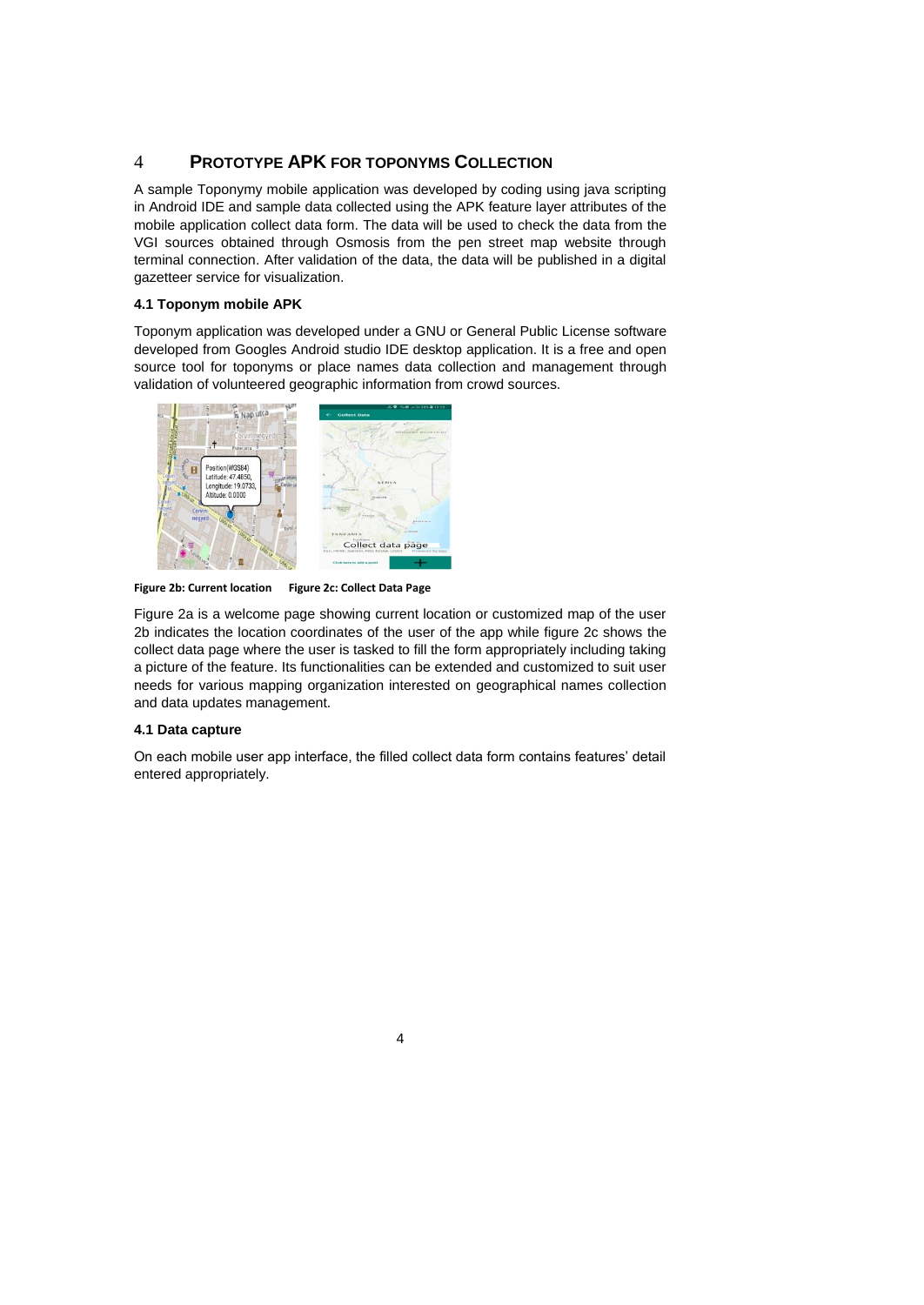

#### **Figure 2d: Blank Data form Figure 2e: Sample data collected**

Figure 2d is a blank data form, which require the user to fill such as the feature name, feature type, derivation or history of the name and take a picture of the feature or name and add the point and finally 2e is a sample data view on a user's screen. The id value is generated by the app automatically on adding the point to the local device storage. The location attributes are entered on the form by clicking on the app's GPS location icon so that the zero values change to current location coordinates in for of latitude, longitude and elevation format.

# 5 **CONCLUSIONS AND FURTHER WORKS**

#### **Conclusion**

The prototype Toponyms mobile APK was successfully developed and deployed. It can be used to collect toponyms information anywhere as it localizes to a region of the user and can be used to update official records and validate crowd sourced data. In addition, one can extend the app's feature table attributes so that more details can be capture using the collect data form of the app so as to have populated feature attributes

#### **Further Works**

Further customization needs to be to be done in future to achieve the anticipated idea of concurrent synchronizing of the updates from the app, databases of the devices, office server and crowd servers which is beyond the scope of this paper. In addition the development of the mobile APK is part of an ongoing research on application of VGI crowd sourced data in combination with formal records.

## **Acknowledgements**

The first part of the research was success due to support from Prof. Matyas Gede who was instrumental in debugging and sorting some coding challenges and Eotvos Lorand University for their unwavering support and provision of resources where the research is based.

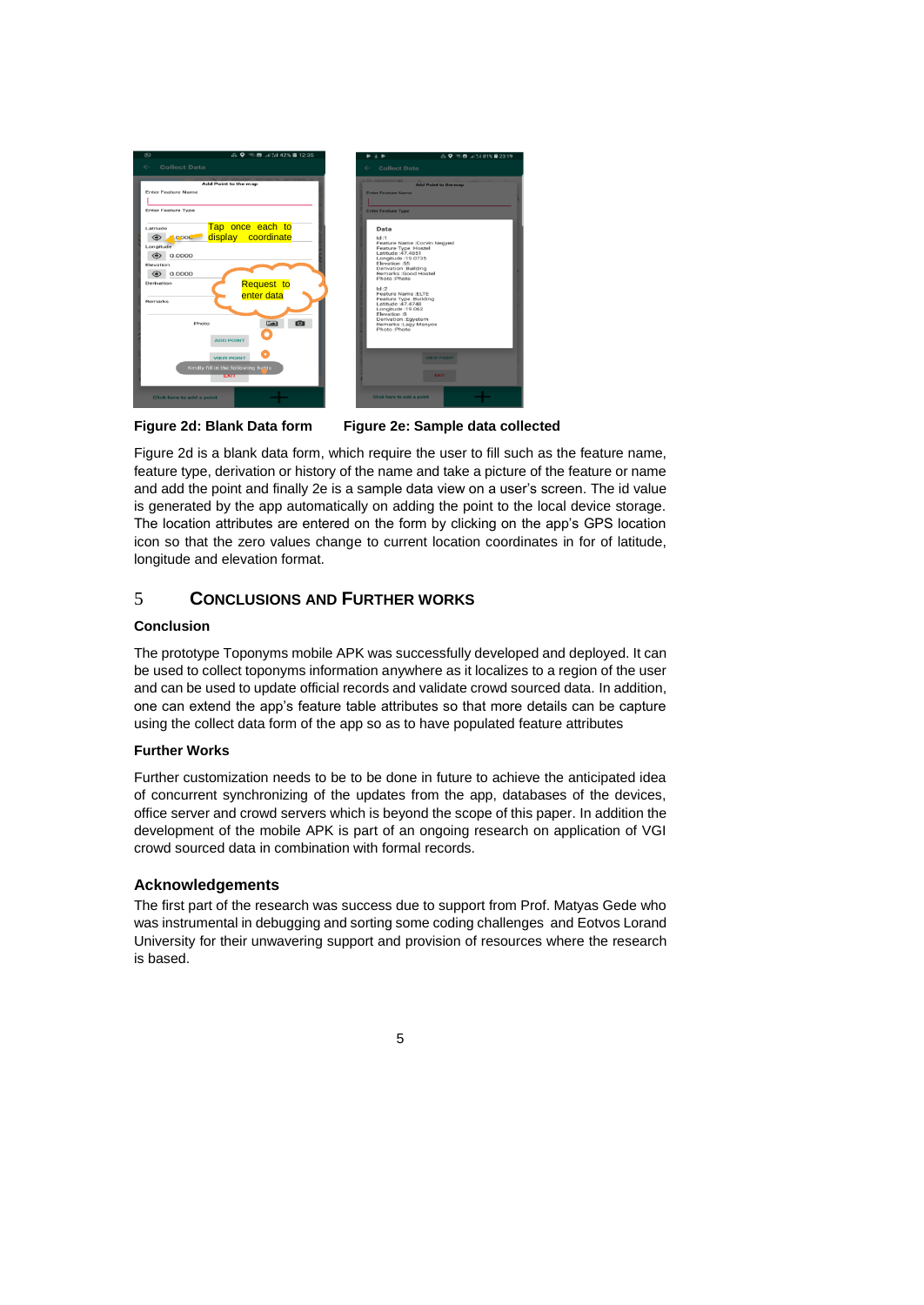# **WORKS CITED**

- Carto, OSM. (2018). *OpenStreetMap Carto Tutorials*. Retrieved from Keeping the local database in sync with OSM: https://ircama.github.io/osm-cartotutorials/updating-data/
- Eibe Frank, M. A. (2016). *The WEKA Workbench. Online Appendix for "Data Mining: Practical Machine Learning Tools and Techniques"* (4th ed.). Morgan Kaufmann. Retrieved from Weka : https://www.cs.waikato.ac.nz/ml/weka/
- GFDRR. (2018). *Identifying success factors in crowdsourced geographic information use in government.* World Bank Group and GFDRR. Washington, DC: WOR.
- Hogerwerf, J. (2017). Toponymic data and map production in the Netherlands: From Field work to crowd sourcing. *Eleventh United Nations Conference on the Standardization of Geographical Names.* New York: United Nations. Retrieved from https://unstats.un.org/UNSD/geoinfo/UNGEGN/docs/11th-uncsgndocs/E\_Conf.105\_87\_CRP.87\_9\_Definitief\_Toponymic%20data%20and%20 map%20production%20in%20the%20Netherlands%20- %20from%20field%20work%20to%20crowdsourcing.pdf
- Laura, K. (2012). Crowd-Sourcing Geospatial Information for Government Gazetteers. *Tenth United Nations Conference on theStandardization of Geographical Names.* New York: United Nations, Economic and Social Council.
- OSM. (2018). *OSM updates with Osmosis*. Retrieved from Open Street Map: https://help.openstreetmap.org/questions/66092/osm-updates-with-osmosisosm2pgsql-resulting-in-missing-features
- OSMF, O. F. (2018). *Open Street Map*. Retrieved from Open stree map: https://www.openstreetmap.org/#map=6/-0.923/37.046
- Osmosis. (2018). Retrieved from Osmosis/keep a local copy of a .osm file updated using using minutely minutely updates: https://wiki.openstreetmap.org/wiki/Osmosis/keep\_a\_local\_copy\_of\_a\_.osm file\_updated\_using\_minutely\_updates
- Osmosis. (2018). *Wiki Osmosis*. Retrieved from Osmois: https://wiki.openstreetmap.org/wiki/Osmosis
- Pinde F, J. S. (2011). *Web GIS ; Principles and Applications.* Redlands, California: ESRI Press.
- UN. (1967). United Nations Conference on Geographical Names. New York.
- UNGEGN. (2006). *Manual for Standardization of Geographical names.* New York: United Mations. Retrieved from https://unstats.un.org/unsd/publication/seriesm/seriesm\_88e.pdf
- UNGEGN. (2007). *Technical Reference manual for the standardization of geographical names.* New York: United Nations.

6